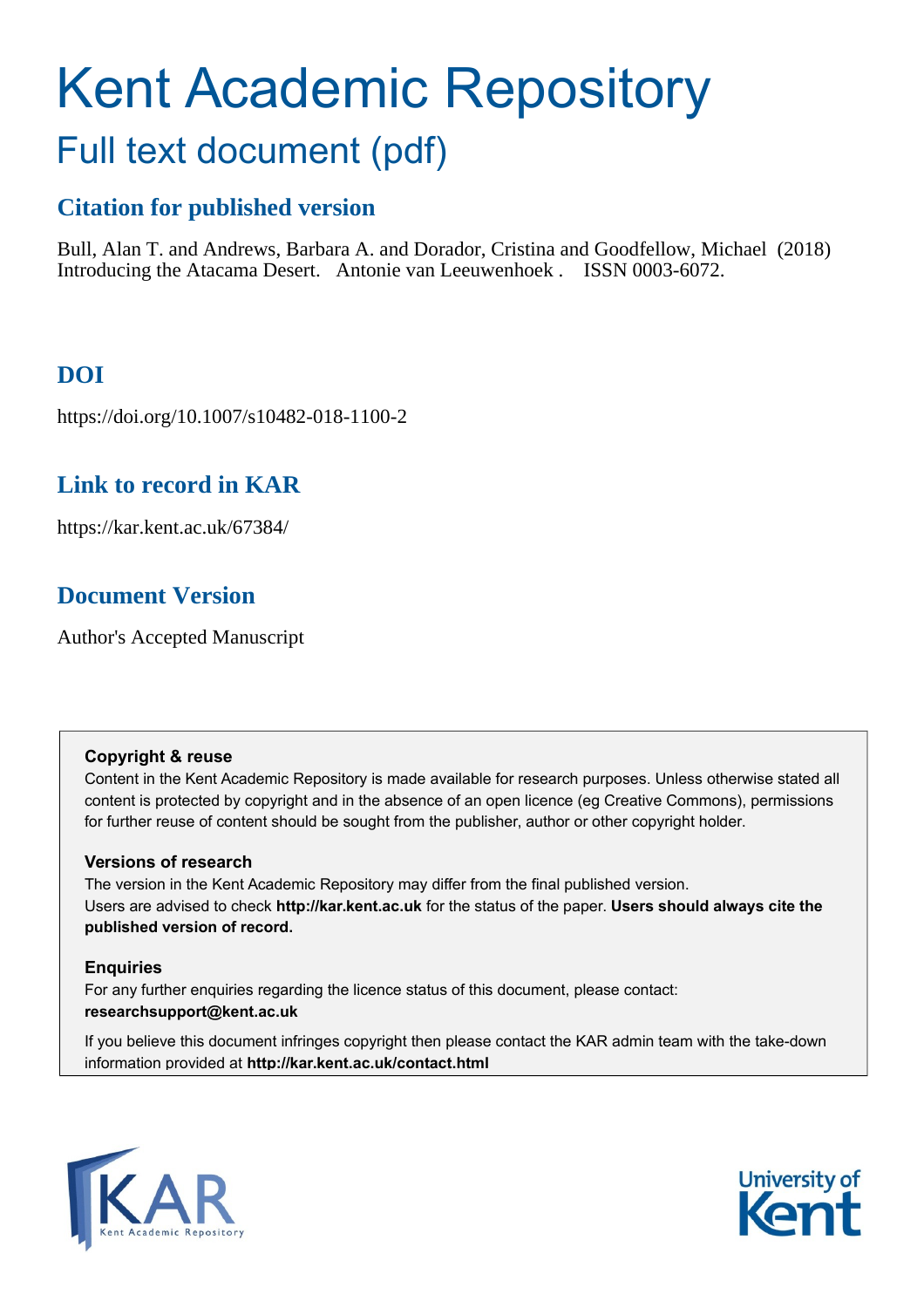# **Introducing the Atacama Desert**

## **Alan T. Bull1\*, Barbara A. Andrews<sup>2</sup> , Cristina Dorador<sup>3</sup> and Michael Goodfellow<sup>4</sup>**

<sup>1</sup> School of Biosciences, University of Kent, Canterbury CT4 6QD, UK. <sup>2</sup> Department of Chemical Engineering and Biotechnology, Centre for Biotechnology and Bioengineering (CeBiB), University of Chile, Beauchef 851, Santiago, Chile.

<sup>3</sup> Laboratory of Microbial Complexity and Functional Ecology, Institute of Antofagasta and Department of Biotechnology, Centre for Biotechnology and Bioengineering (CeBiB), Universidad de Antofagasta, Antofagasta, Chile. <sup>4</sup> School of Biology, Ridley Building, Newcastle University, Newcastle upon Tyne NE1 7RU, UK.

**\* Correspondence:** Alan T. Bull (A.T.Bull@kent.ac.uk; +4412278216339)

## **Abstract**

This brief introduction is intended to orientate the reader with respect to the principal environmental and historical features of the Atacama Desert, the oldest and continuously driest non-polar temperate desert on Earth. Exploration of its microbiology is relatively recent but both fundamental and applied research activities have grown dramatically in recent years reflecting the substantial interest in its microbial diversity, ecology, biogeochemistry, natural product potential and Mars-analog properties of this unique and invigorating environment.

**Key words:** Extremobiosphere, Atacameños, Aymara, Microbiology, Conservation.

## **Location**

The Atacama Desert lies in the north of Chile and is located within the administrative divisions *Region de Antofagasta* to the north and *Region de Atacama* to the south. Extending for over 1000 km between latitudes 19◦S and 30◦S it is bounded by the Coastal Cordillera to the west and the Andean Cordillera to the east creating a major two-sided rain shadow that largely prevents moisture advection (Figure 1). The Atacama Desert *per se* comprises plateau ranging in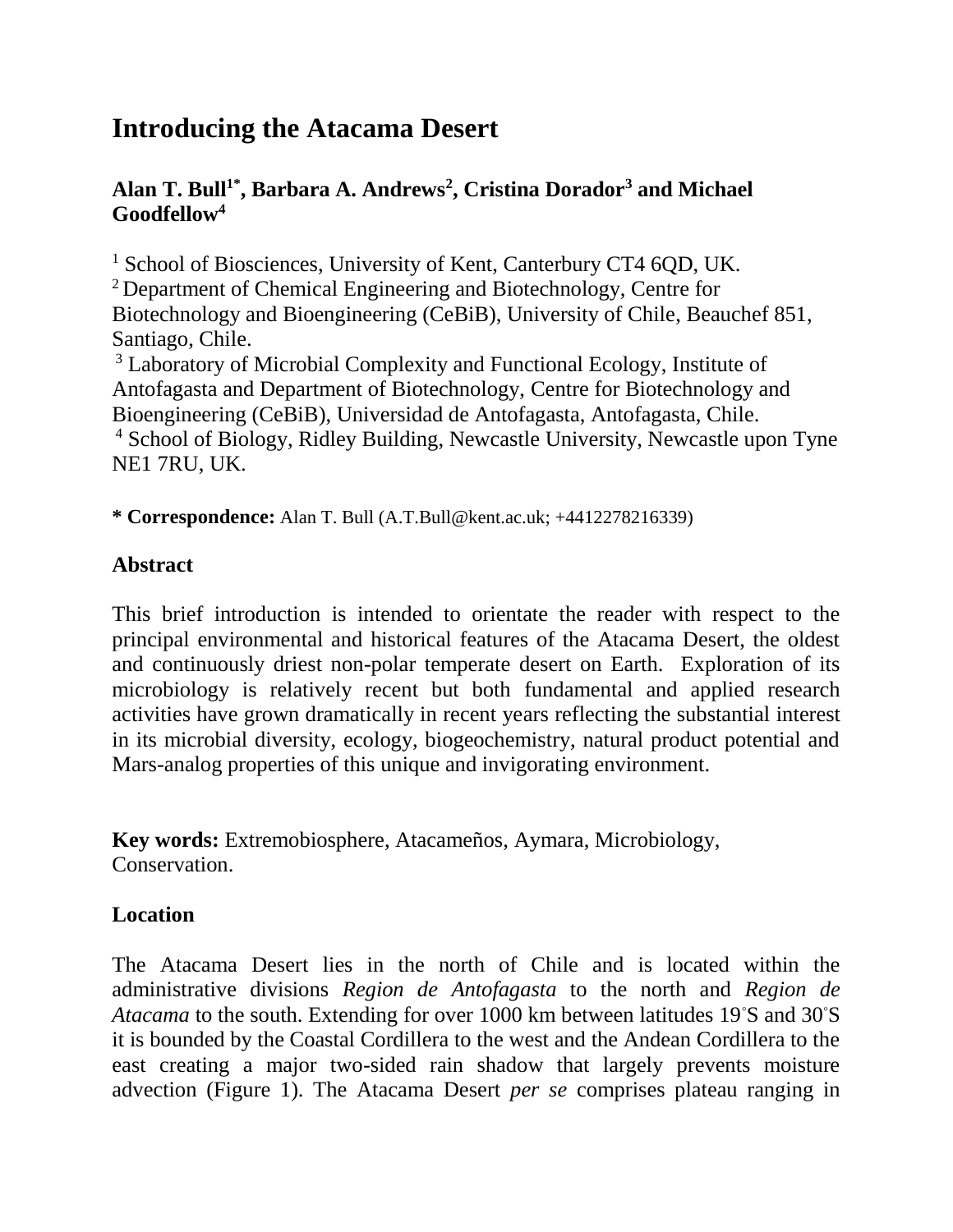altitude from near sea level to about 3500 m above but the Atacama generally is taken to include the southern extent of the Altiplano, north-east of the Desert with an average elevation of about 3750 m above sea level, and the bleak lower slopes of the Andes rising to over 5000 m a.s.l; the whole geography is overlooked by the chain of majestic Andean volcanoes. Features of each of these ecosystems are treated in this Special Issue. Figure 1 near here

 What makes the Atacama biome of interest to microbiologists? Principally it is the recognition that it is the oldest and continuously driest non-polar temperate desert on Earth, believed to have been arid since the Jurassic period and gradually evolving to hyper-aridity during the Miocene epoch over 5 million years ago. In addition exceptionally high UV radiation levels, extreme aridity, low or zero concentrations of soil carbon, and the presence of strong oxidizing conditions and/or toxic elements in particular habitats makes the Atacama a prime example of the extremobiosphere, the defining environmental limits to life on Earth (Bull, 2011).

#### **Historical and cultural background**

The greater Atacama region is one of the least inhabited parts of Chile with populations centered in coastal and a few small tourism-orientated towns and village oases. Present-day indigenous peoples, the Atacameños, tend to be scattered in the Altiplano and be dependent on subsistent agriculture. Abandoned saltpetre mining communities are a feature of the desert zone itself.

 A Pre-Columbian culture of hunter-gatherers - the Licanantai - dates from about 12000 Bp and the Atacama Desert and Altiplano area in which it developed was named Atacama (Sp. atakama) by the Spanish conquistadores. Tulor (ca. 2500 Bp) and the Pucara de Quitor (ca. 700 Bp) are among the few extant remains of ancient adobe and of stone-built pre-Inca settlements sustained by the San Pedro river that discharges into the Salar de Atacama. Today the Atacameños are one of the nine recognized indigenous peoples of Chile. Their art is captured in sand and rock geoglyphs dating from 1500 to 600 years Bp and is both symbolic and naturalistic in style. At the Altiplano there are also other indigenous people, the Aymaran, who are a dynamic and cultural rich population and mainly located in Peru and Bolivia.

 The Atacama Desert remains a constant feature of the Chilean psyche as portrayed most vividly in the work of Chile's Nobel poet laureates Gabriela Mistral and Pablo Neruda, and by more recent poets such as Raul Zurita and Adrian Arancibia. Zurita is credited with creating the world's longest poem literally over 3 km long - a geoglyph in the Atacama Desert that reads "ni pena, ni miedo," (without pain, without fear), a testimony to disappearances during the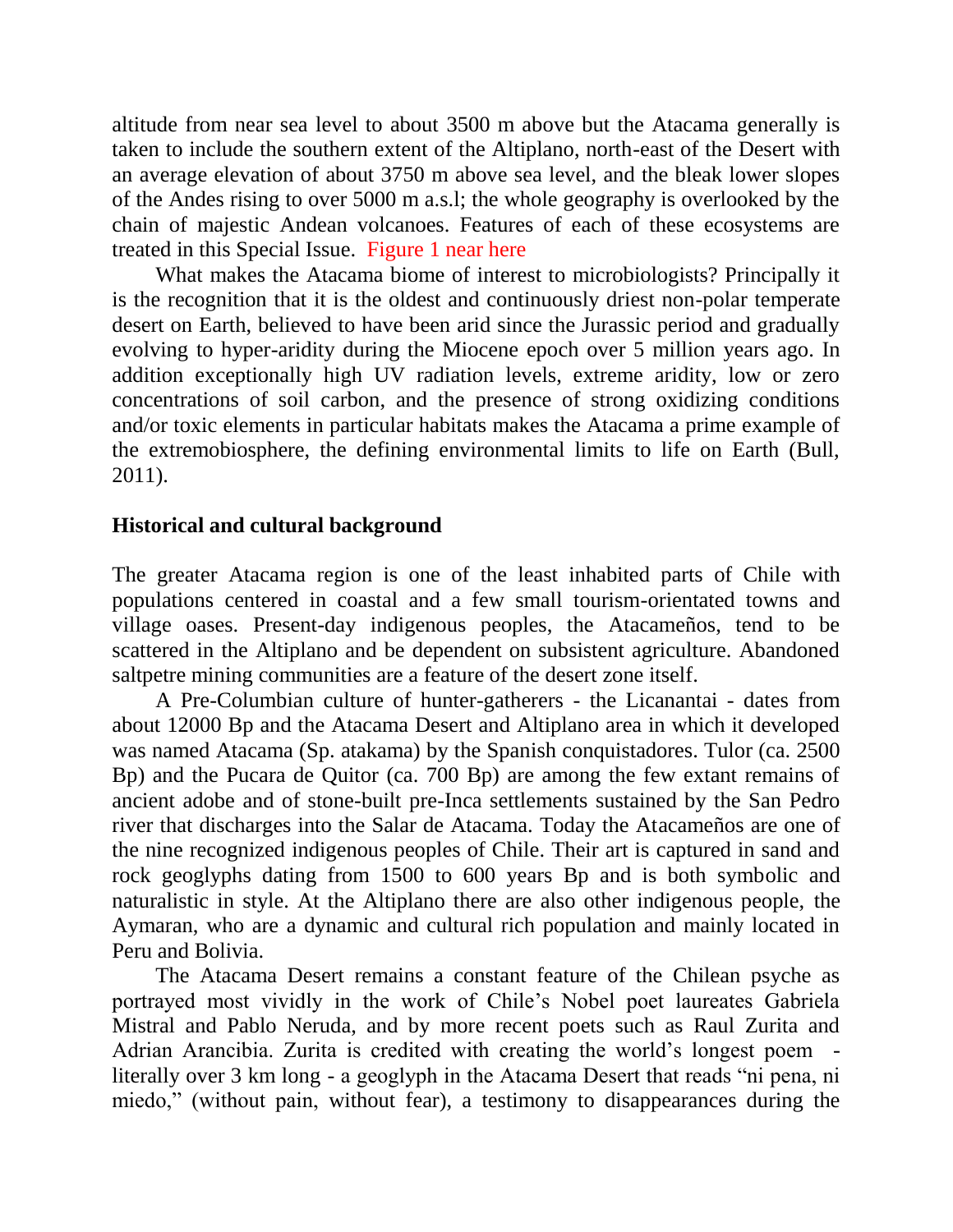Pinochet regime. While Patricio Guzman's recent film masterpiece "Nostalgia for the Light' similarly reflects this latter grim human episode in Atacama Desert history, it also presents another face of this unique environment, namely its location of the world's largest astronomical observatory, ALMA (Atacama Large Millimeter/submillimeter Array). Given its extreme aridity, high altitude and protection from light pollution and radio interference the Chajnantor Plateau near the centre of the Desert was chosen by the European, North American and Japanese consortium as the ideal site for the multi-array observatory. Yet again history repeats itself as the origin of the word Chajnantor in the Licanantai kunza language means 'launch site' revealing that indigenous people had using been using the location to observe the skies possibly for millennia.

#### **A fragile environment**

The Atacama Desert holds rich reserves of several commercially valuable minerals. In the nineteenth century the world's largest deposit of sodium nitrate was extensively exploited for the production of fertilizers and explosives. Development of these massive deposits was a consequence of severe aridity thereby restricting their dissolution and denitrification. Copper production plays an important role in the current Chilean economy, the primary mining activities being located in the Norte Grande natural region with the world's largest open-cast copper mine "La Escondida" and Chuquicamata in the Atacama Desert *per se*. Adverse environmental impacts from these mining operations include a major requirement for water, and atmospheric, water and soil emissions of arsenic resulting from the processing of arsenic containing ores. Large scale water consumption also is required in salt extraction operations in parts of the Desert and lithium at the Salar de Atacama. Consequently, because water is an essential resource both for indigenous communities and mineral exploitation it has generated serious conflict in the Atacama (Babidge, 2016). Moisture depletion as a result of receding water tables (clearly evident at the former University of Antofagasta Yungay Research Station for example) also will have impacted on microbial colonization of Atacama soils.

 A final point to emphasize here relates to the growing recognition of the Atacama Desert as a huge reservoir of tractable and of 'dark' microbial matter, the substance of this Special Issue, an increasing knowledge of which is spurring bioprospecting for new microbial products including bioactive chemicals, biocatalysts, nutraceuticals and cosmetic materials. The growth of such activities brings into focus the significance of the Convention on Biological Diversity (CBD) both for national interests and those of the Atacameños and other indigenous populations. The three principal objectives of the CBD are: the conservation of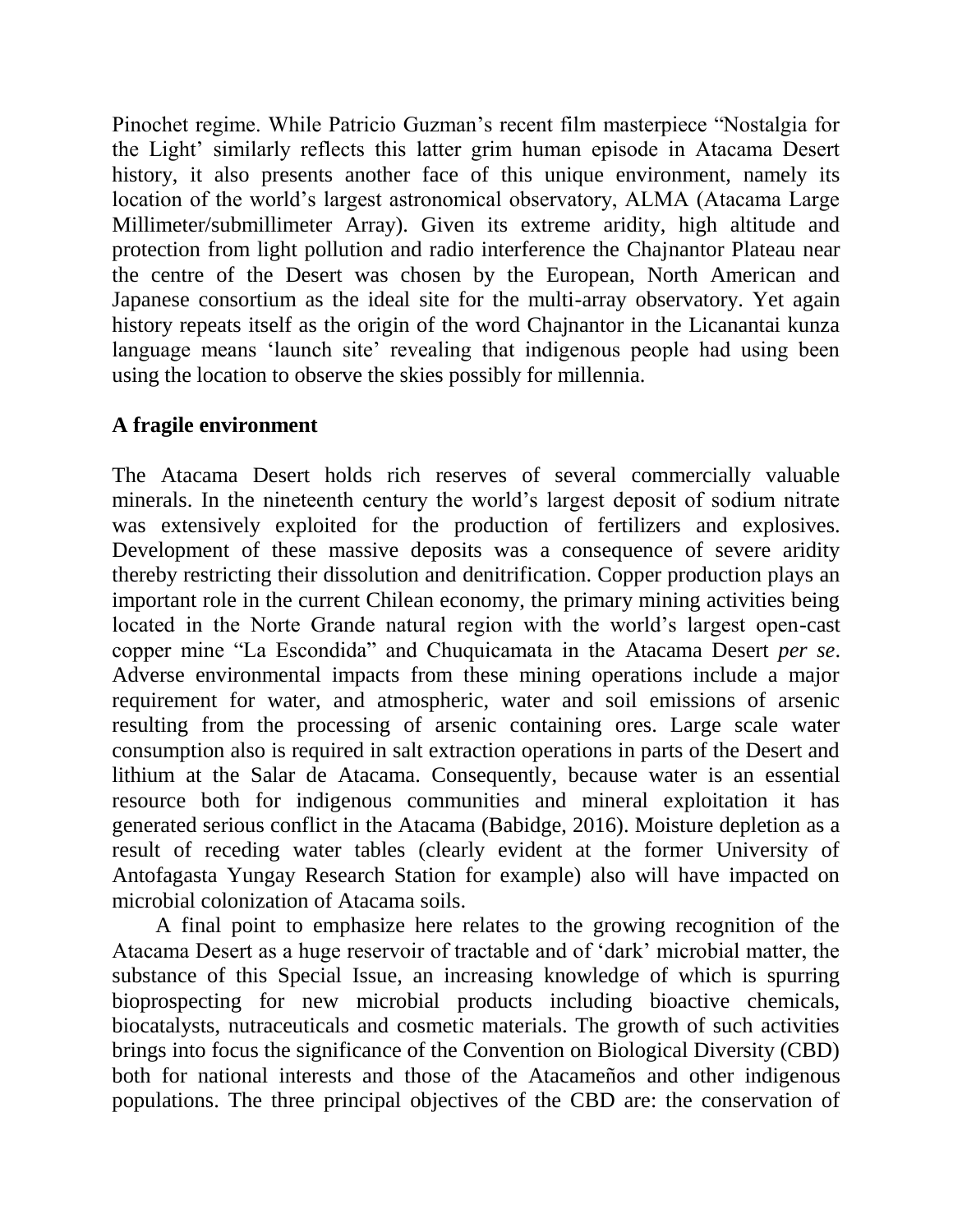biodiversity (inclusive of microbial diversity), the sustainable use of biodiversity, and crucially the fair and equitable sharing of benefits deriving from exploitation of genetic resources. It is in this context that we commented previously "It is of some concern that a substantial proportion of publications on Atacama Desert microbiology lack a Chilean coauthor or do not indicate that samples were collected with permission." (Bull et al., 2016). Therefore, we take this opportunity to present a special issue devoted to the Microbiology of the Atacama Desert that is international, interactive and inclusive in its scope.

#### **Enter microbiology**

Only a decade and a half ago the core region of Atacama Desert was seen to represent "the dry limit of microbial life" (Navarro-Gonzalez et al., 2003) but we now know that this and other regions of the Desert are teeming with unexplored life, much of it microbial. We have discussed previously the very earliest findings of bacteria in Atacama soils and the weighty catalyst for further studies afforded by NASA's interest in this desert as a reasonable analog for Martian soils (Bull et al., 2016) and how Atacama microbiology was reenergized by Chilean scientists at the end of the last century. However, pursuit of the Atacama's microbiology has increased so dramatically during the early years of this century that we believed it was timely to take stock and provide a platform for future studies by devoting a special issue of Antonie van Leeuwenhoek to the microbiology and closely related sciences of the Atacama Desert.

 This Special Issue opens with a selection of articles detailing the most salient physiochemical features of this hyper extreme environment, including the high altitude endorheic Altiplano northeast of the Atacama Desert, in order to provide a relevant and necessary backcloth for subsequent discussions of its microbiology. There follow papers on the microbial diversity and the range of ecosystems that are found in the Atacama, and the opportunities that genomic and metagenomic techniques are providing to reveal 'dark' microbial communities and adaptive mechanisms, and guide search and discovery campaigns.

 Although microbiologists have made forays into other of the Earth's great deserts, the Atacama Desert in terms of its variety of ecosystems, its geology and geochemistry, its elevation, and its extremes of aridity and intensity of solar radiation distinguish it as unique and awe-inspiring biome for microbial exploration.

## **Conflict of interest**

The authors declare that they have no conflict of interest.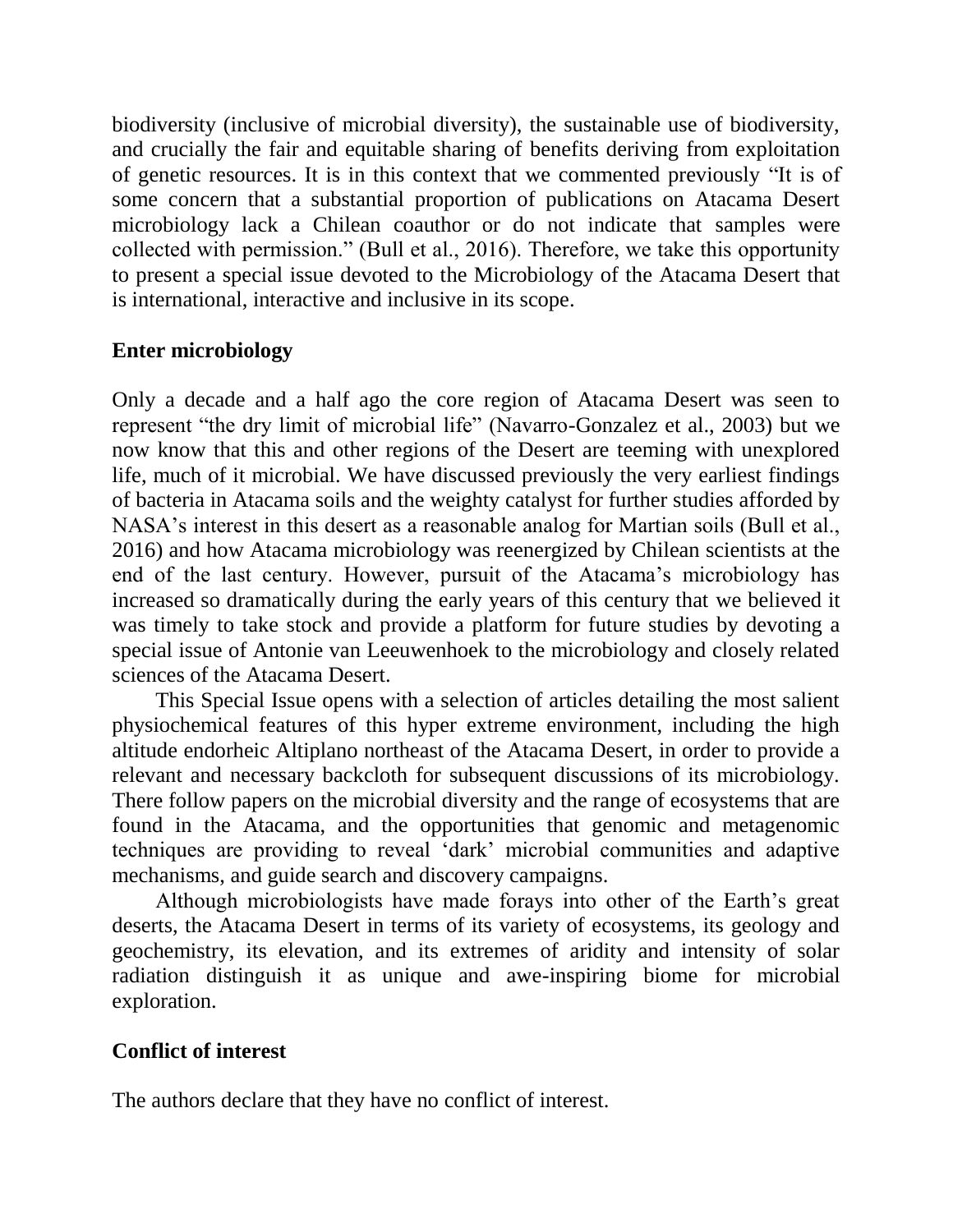#### **References**

- Babige S (2016) Contested value and an ethics of resources: Water, mining and indigenous people in the Atacama Desert, Chile. Australian J Anthropol 27:84-103
- Bull AT (2011) Actinobacteria of the extremobiosphere. In: Horikoshi K (ed) Extremophiles Handbook. Springer, Tokyo, pp 1203–1240
- Bull AT, Asenjo JA, Goodfellow M, Gomez-Silva B (2016) The Atacama Desert: technical resources and the growing importance of novel microbial diversity. Annu Rev Microbiol 70:215–234.
- Navarro-Gonzalez R, Rainey F, Molina P, Bagaley DR, Hollen BJ, de la Rosa J, Small AM, Quinn RC, Grunthaner FJ, Caceres L, Gomez-Silva B, McKay CP (2003) Mars-like soils in the Atacama Desert, Chile and the dry limit of microbial life. Science 302:1018–1021.